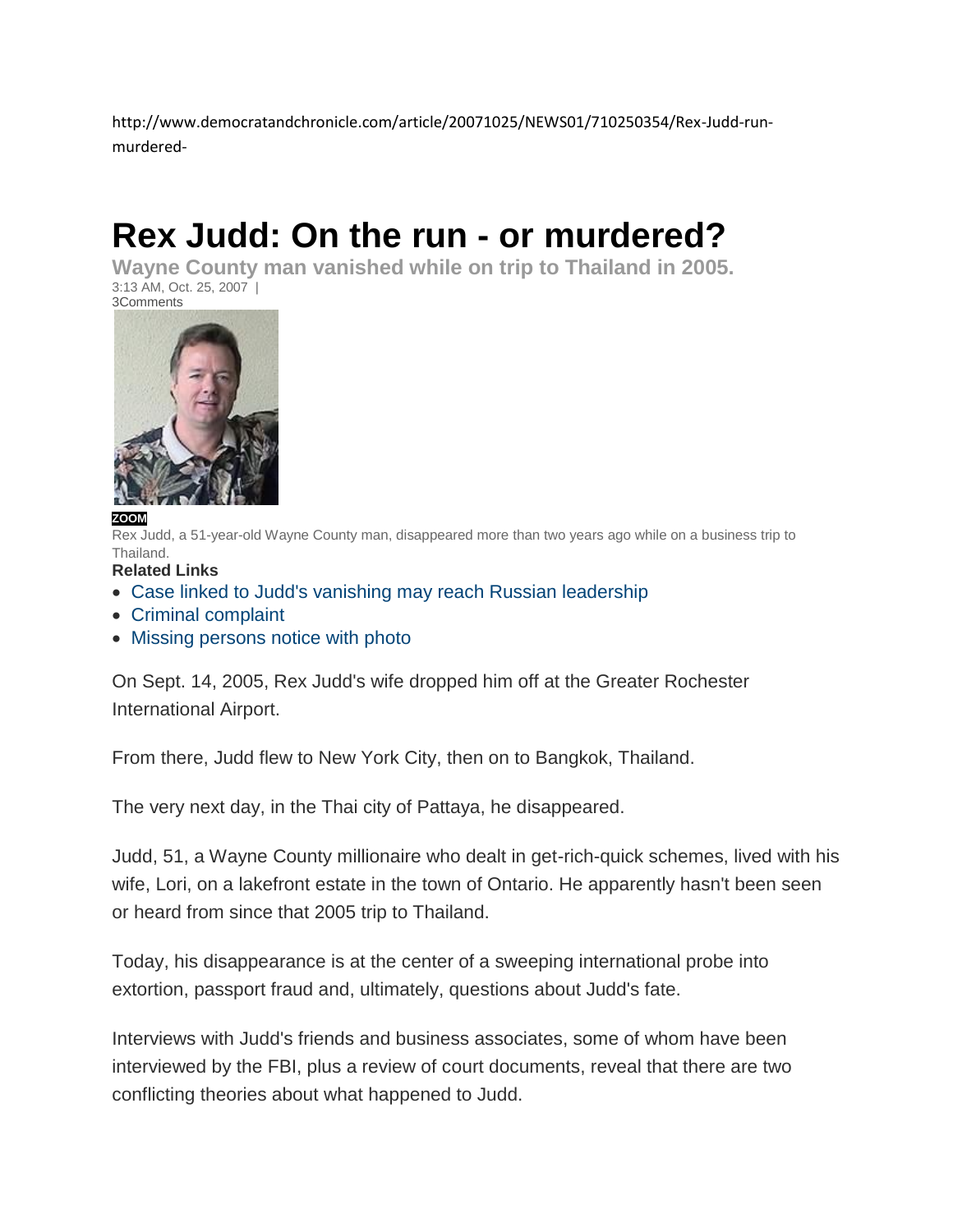In one version, Judd used fake passports to go underground, where he has molded an entirely new existence for himself and is living in some exotic locale.

In the other version, Judd angered some of his business partners and paid with his life.

In recent months, some details of the probe have emerged from court documents in federal criminal cases in Utah.

Federal prosecutors in Salt Lake City are pursuing criminal charges against Egor Chernov, a Russian citizen living near that city who is accused of dealing in fake passports. Gregory Coleman, an FBI special agent involved in the case, wrote in an affidavit that he was investigating whether a man "was murdered at the direction of Chernov" shortly after arriving in Thailand in September 2005.

The apparent victim is not named in the affidavit. But other statements in the FBI affidavit, coupled with court documents filed in a separate Utah case involving Chernov, leave little doubt that the possible homicide victim is Rex Judd.

In fact, a Florida man, Paul Combs, is accused of spraypainting on Chernov's home in Lehi, Utah, "Egor Chernov murdered Rex Judd! Russian maggot!"

Chernov, Judd and Combs were part of a small group of men, at least some of them quite wealthy, who did business together and socialized in places such as Thailand, Moscow and the Bahamas.

(Page 2 of 5)

Combs, who is facing federal charges of extortion in Utah in relation to that vandalism incident, is central to the mystery. Los Angeles lawyer Jerome Mooney, who is defending Chernov on the passport fraud charges, said Combs apparently is the one who has told authorities that Chernov is linked to Judd's disappearance.

Mooney said he does not think Combs is a reliable witness. Mooney denied that Chernov is responsible for Judd's disappearance.

Both Chernov and Combs are being held without bail in Utah awaiting trial.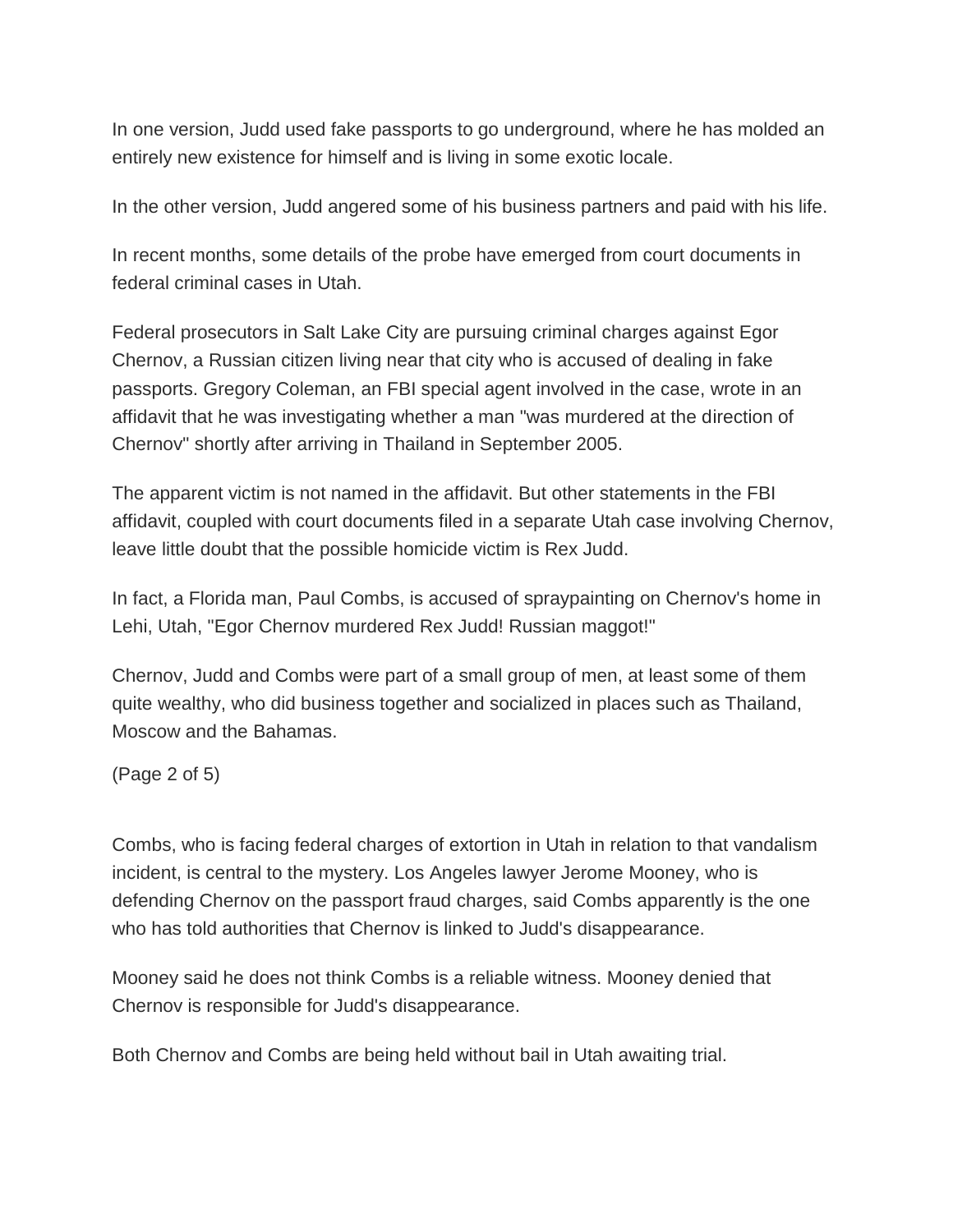Given the unusual cast of characters involved in the case, authorities could easily dismiss the story about Judd's disappearance as a flight of fancy. However, the passport fraud case against Chernov, while being prosecuted in Utah, is being handled in part by organized crime and racketeering prosecutors out of the Washington, D.C., office of the Justice Department. And one of those prosecutors specializes in cases involving Russian organized crime.

One federal court document describes the probe as "a long-term and ongoing investigation" conducted by the Justice Department, the FBI, the State Department and the Diplomatic Security Service.

Justice Department officials refused to comment about the investigation.

When Judd was first reported missing, a Thai Web site that provides information about missing people said there was a \$100,000 reward for information about Judd's disappearance. Web site operators said they no longer have contact information for the source of the reward but they think it was Judd's family and friends.

Steve Bailey, a Utah resident who said he knows Chernov and Judd well, said he finds "ludicrous" the notion that Chernov ordered Judd's murder.

"Egor Chernov is a nonconfrontational, soft-spoken person, and Rex is close to his best friend," said Bailey, who said he has been interviewed several times by the FBI and thinks it likely that Judd vanished of his own volition.

Charlie Flynn, a Canadian who knew Judd, also traveled to Thailand in 2005 as a prospective business partner of Chernov's. Reached at his home in Vancouver last week, Flynn claimed that Combs and others told him in conversations in 2006 that Judd was slain and dumped in the ocean off Thailand — allegations that were also shared with the FBI, according to court papers. Flynn also claims that some of the same individuals once tried to drug and kill him, but he was able to escape Thailand.

(Page 3 of 5)

In court papers, Chernov maintained that the claims of his involvement in murder attempts were "ludicrous allegations."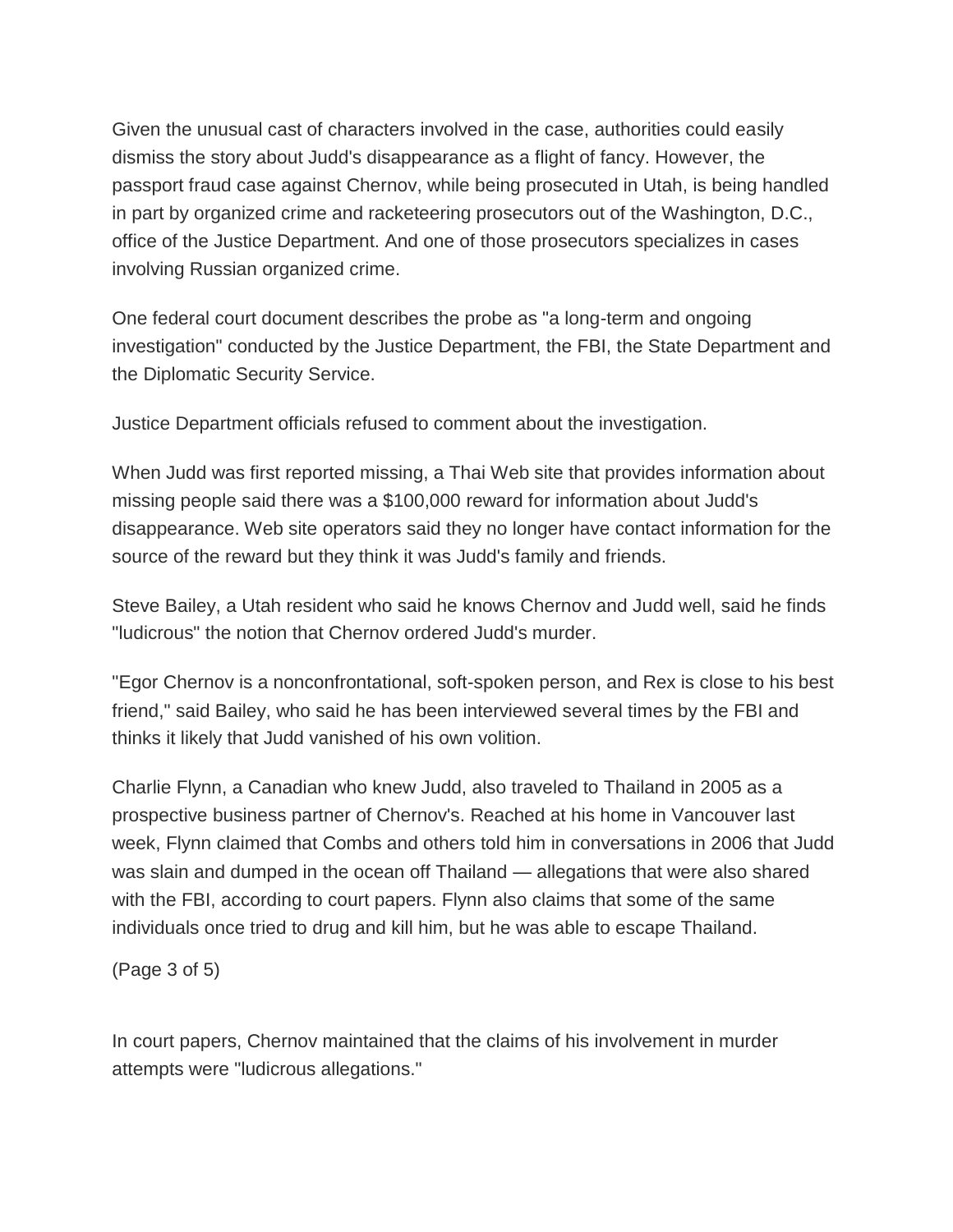Flynn said he had been interviewed at length by the FBI and testified this summer before a federal grand jury in Utah.

"Much of that (testimony) was about Rex Judd," Flynn said.

## **Visions of 'Pud'**

Judd grew up in Wayne County and graduated in 1974 from Wayne Central High School. His senior-class yearbook cites his nickname as "Pud," and his ambition: "to be a professional hitchhiker and part-time soccer player." Scott Vanderweel, a Wayne County man who said he grew up with Judd, described Judd as a "great guy" who was generous and had a keen sense of humor.

Vanderweel, who court papers reveal knows Chernov and Combs, declined to answer questions about his friend's disappearance. "There is an investigation going on and I was asked to really not comment on it," Vanderweel said last week.

A brief biography included in a 2003 filing with the U.S. Securities and Exchange Commission indicated that Judd had been a marketing consultant for several companies. He was also an adjunct professor at St. John Fisher College in 1991, said college spokeswoman Anne Geer.

And Judd was president of Lorex Associates, a realty firm based on East Main Street in Rochester. The company was incorporated in 1985 and did business into the early 1990s.

But by the mid-1990s, Judd was involved in another profession: marketing get-richquick techniques to the public.

The company that Judd and two other local men founded in 1996, Visions Group of America, held seminars in meeting rooms around the country at which kits were sold that described how to make money working at home. The money-making tactics included trading in grocery coupons and selling ads on the Internet. The kits typically cost several hundred dollars each, but buyers were told they could make thousands of dollars in a few days' time.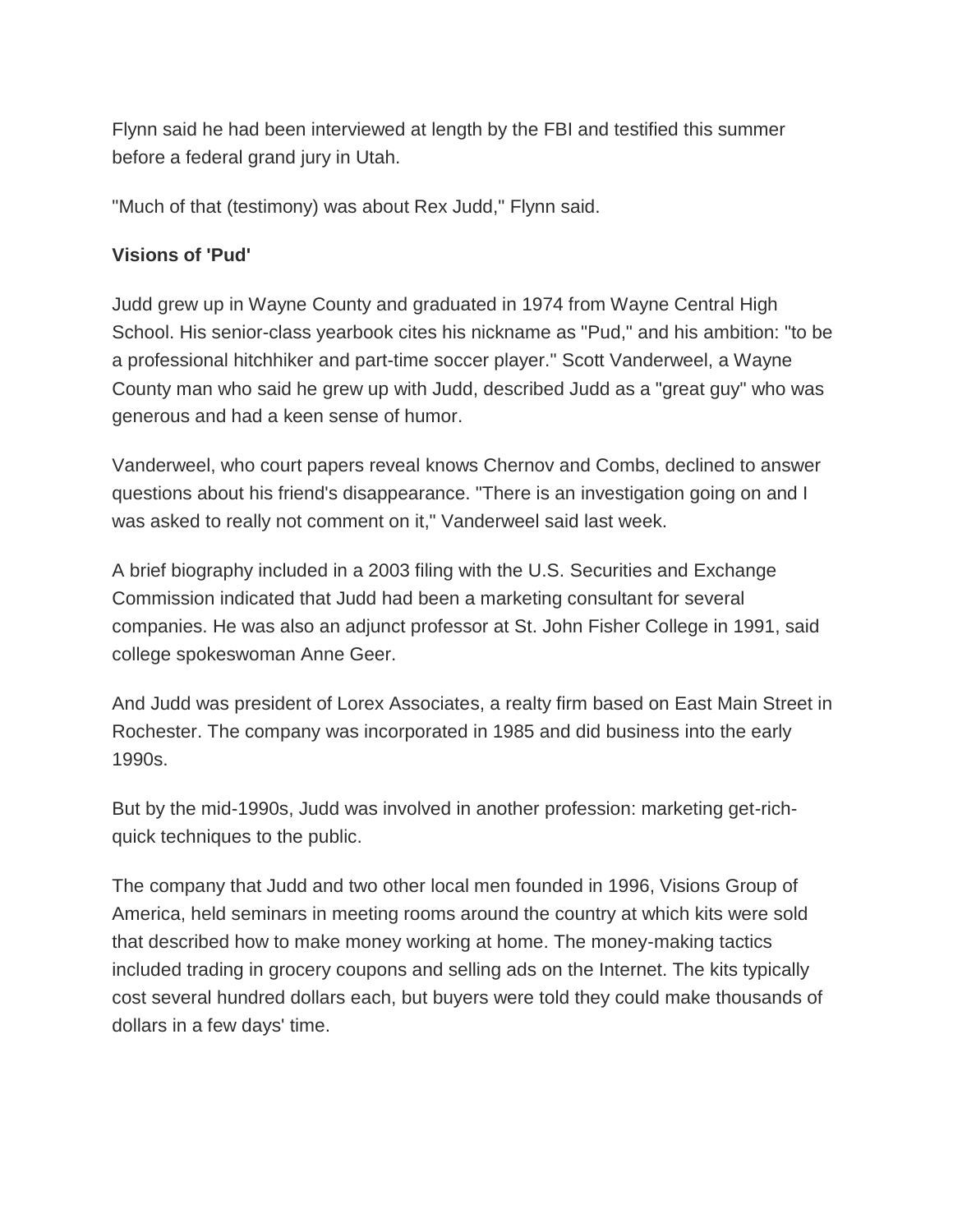For a time, Visions Group was very successful. The company grossed \$2.7 million in the first three months of 1997 alone, according to documents filed in a lawsuit involving Visions Group.

(Page 4 of 5)

But by mid-1997, the company was in trouble with Fleet Bank, which said too many customers were demanding their money back. And in 2000, the Federal Trade Commission accused Visions Group and an allied company, SOHO Technologies Inc., of making false promises of riches to buyers and failing to properly inform them of refund procedures.

In a consent order announced in October 2000, Judd and his two colleagues agreed to pay a \$22,000 fine and to refrain from making exaggerated promises to customers.

### **'The best pitchman'**

Bailey said Judd and Vanderweel also were involved with National Grants Conferences, a company that sells tips on how to reap riches by obtaining government grants.

Publicly available corporate records do not list Judd as an officer of that company, though the firm's Web site says it has offices here. Vanderweel is featured in a 1998 story about the company in the online magazine *Salon*.

"Rex would come on and speak for two or three hours on how you can get free money," said Bailey, who once heard Judd give his spiel before hundreds of people in a New Orleans ballroom. "He was the best pitchman I'd ever seen in my life."

Bailey said Judd once told him he made \$2.5 million to \$3 million a year in the business.

Bailey, Judd and Chernov met one another about eight years ago, when they came together to talk about investing in a company that wanted to market magnesium bicycle frames. Bailey said Chernov and Judd quickly became "fast friends."

When Judd traveled to Thailand in September 2005, his goal apparently was to discuss a potentially lucrative investment in Russian real estate that was being promoted by Chernov, according to court documents.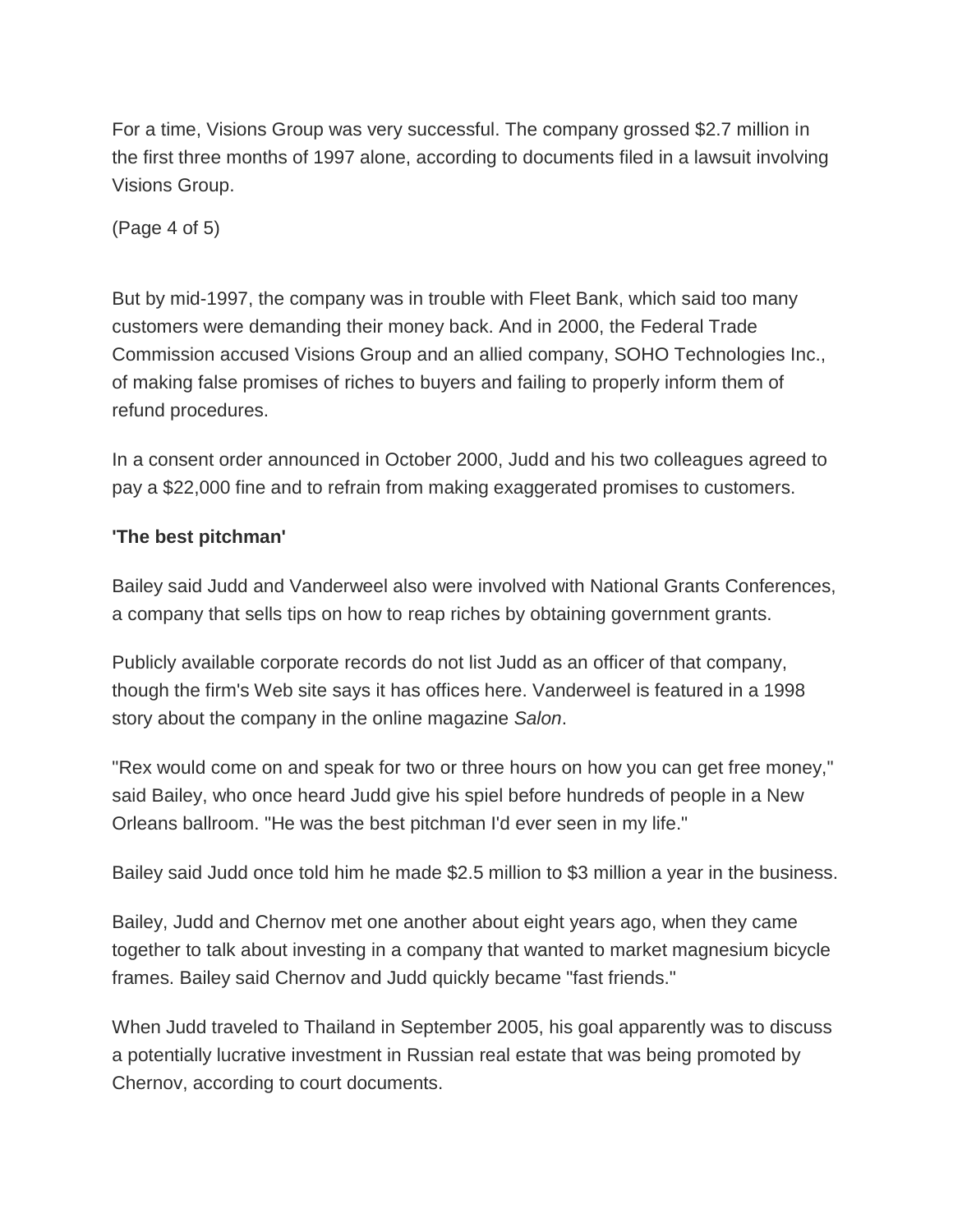Chernov is or was principal in at least a dozen U.S. corporations. He owns a villa in Pattaya, a seaside city known as a center of Thailand's infamous sex trade, where Judd, Flynn, Combs and others would vacation.

After Judd failed to return from Thailand in September 2005, his wife filed a missing person's report with the New York State Police. She also reported him missing to federal authorities. A spokesman for the U.S. Embassy in Bangkok said last week that they were aware of the case but couldn't comment.

(Page 5 of 5)

Lori Judd could not be located for comment.

The couple's property on Lake Road in the town of Ontario — which has a 4,600 square-foot home with five bedrooms, nine acres and 260 feet of Lake Ontario beachfront — has been listed for sale for \$695,000. A spokesman for the firm handling the property, Hunt Real Estate ERA Columbus Division in Pittsford, said Tuesday that a sale was pending.

Three weeks after Judd was last seen in Pattaya, his wife met with Chernov in Chicago, according to the FBI affidavit. The Russian attempted to convince her that her husband had vanished of his own volition.

That possibility has not been ruled out. Lori Judd told the FBI that Rex had been facing federal criminal tax charges in 2003 and told her that if the situation got too bad, they could get fake Russian passports from Chernov and "disappear."

Rochester lawyer David Rothenberg, who represented Judd in the tax matter, said it was resolved civilly with no charges filed. But Chernov has told the FBI that he did provide a fake Russian passport to Judd.

FBI agents have a darker version of events. According to the FBI affidavit, an informant told the investigators that Judd was killed the day he arrived in Pattaya and his body dumped at sea.

An informant told the FBI that Chernov arranged for the slaying, according to an FBI affidavit.